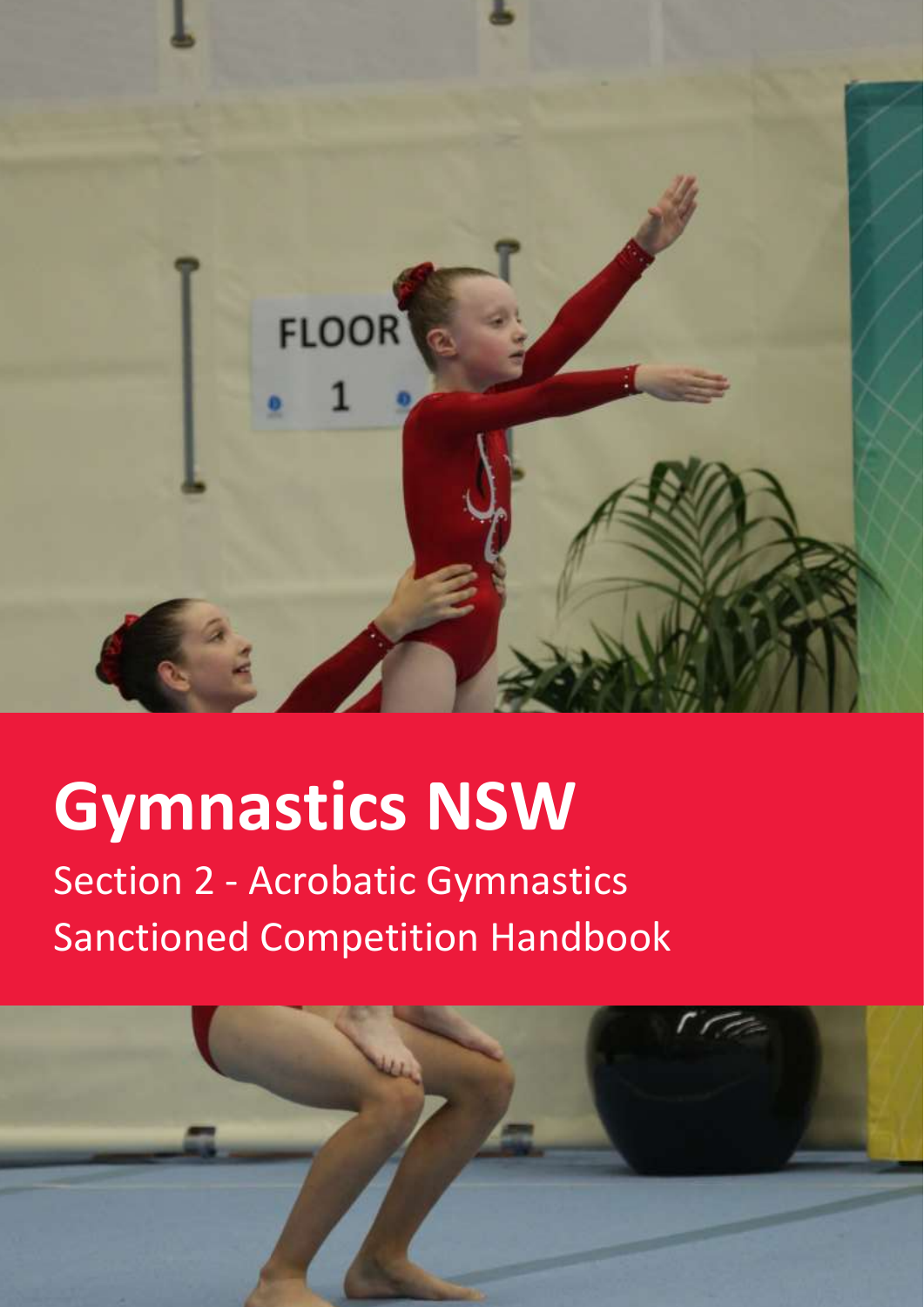# **Contents**

| Are the region competitions sanctioned qualifying events for State Championships? 2 |  |
|-------------------------------------------------------------------------------------|--|
|                                                                                     |  |
|                                                                                     |  |
|                                                                                     |  |
|                                                                                     |  |
|                                                                                     |  |
|                                                                                     |  |
|                                                                                     |  |
|                                                                                     |  |
|                                                                                     |  |
|                                                                                     |  |
|                                                                                     |  |
|                                                                                     |  |
|                                                                                     |  |
|                                                                                     |  |
|                                                                                     |  |
|                                                                                     |  |
|                                                                                     |  |
|                                                                                     |  |
|                                                                                     |  |
|                                                                                     |  |
|                                                                                     |  |
|                                                                                     |  |
|                                                                                     |  |
|                                                                                     |  |
|                                                                                     |  |
|                                                                                     |  |
|                                                                                     |  |
|                                                                                     |  |
|                                                                                     |  |
|                                                                                     |  |
|                                                                                     |  |

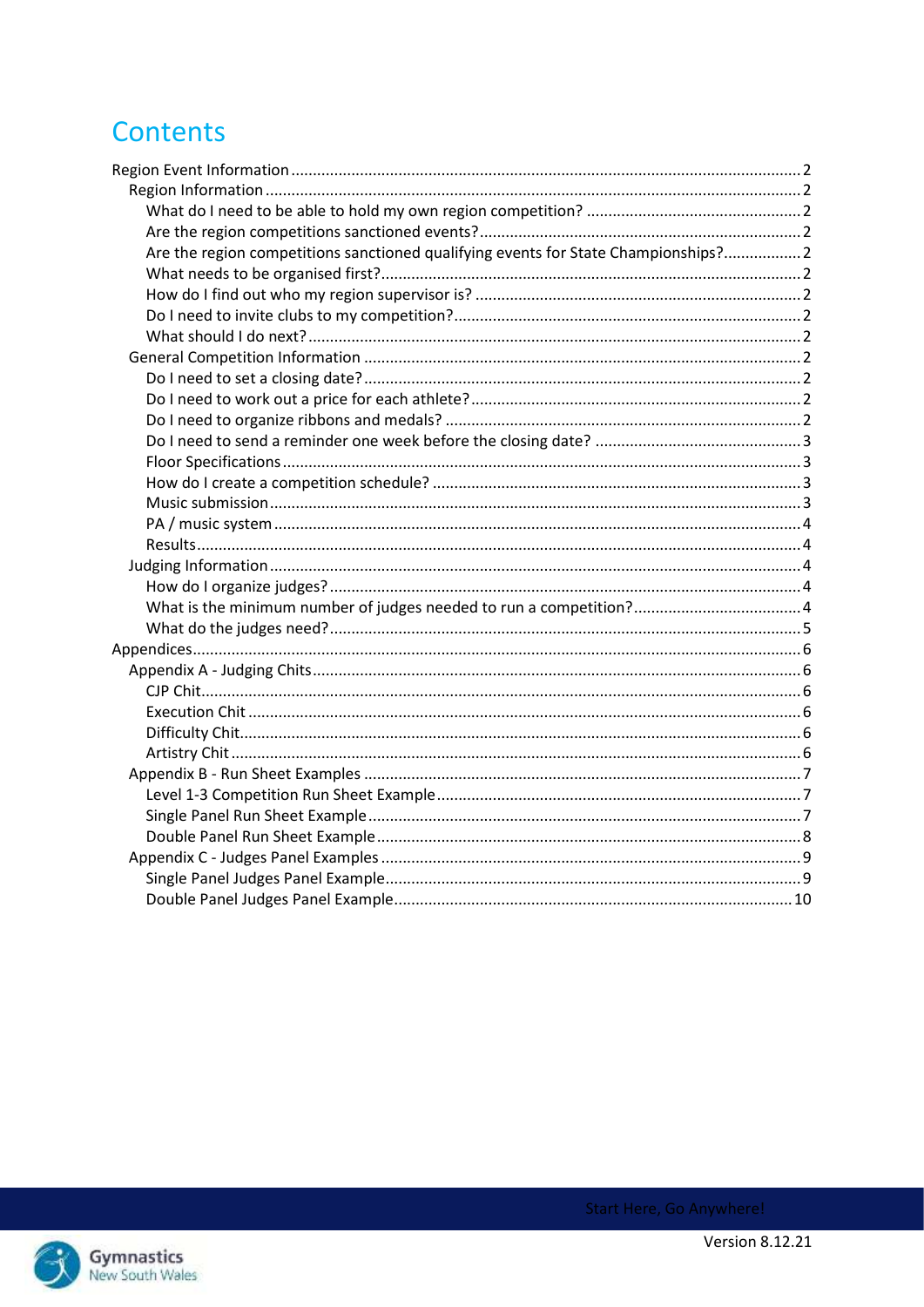# <span id="page-2-0"></span>Region Event Information

Gymnastics NSW is encouraging each region to hold their own region competitions which will be its own stand-alone competition. This initiative is to provide additional competition opportunities as well as promote a greater sense of community between clubs.

# <span id="page-2-1"></span>**Region Information**

#### <span id="page-2-2"></span>What do I need to be able to hold my own region competition?

To be able to hold your own region competition you will need a floor, a date in mind, a venue to hold the competition at, judges and seating.

#### <span id="page-2-3"></span>Are the region competitions sanctioned events?

Yes, region competitions are sanctioned events. To find out more and to sanction your event please visit the Sanction Competition Information on th[e GNSW website.](https://www.nswgymnastics.com.au/sanctioned-events)

#### <span id="page-2-4"></span>Are the region competitions sanctioned qualifying events for State

#### Championships?

Acrobatics Region events will not be sanctioned as qualifying events. All athletes wishing to attend a State Championships must qualify through a NSW State Trial event.

#### <span id="page-2-5"></span>What needs to be organised first?

As the competition organiser you can liaise with your region supervisor to help assist you or if you already have a venue in mind then you need to book this first. Once you have found a venue you will then need to liaise with the venue about what dates are available & book accordingly to your schedule. Make sure your venue has adequate seating or enough room to create seating with chairs or gymnastics equipment.

#### <span id="page-2-6"></span>How do I find out who my region supervisor is?

Please head to th[e GNSW website](http://www.gymnsw.org.au/NSW/About_Us/Committees/NSW/ContentAreas/Contact_Us/Committees.aspx?hkey=9de856b1-6ff9-4fbb-aed5-fb98345b7356) to find a list of regional supervisors:

#### <span id="page-2-7"></span>Do I need to invite clubs to my competition?

Regions will communicate as appropriate with clubs within the region and neighbouring regions to invite them to the competition.

#### <span id="page-2-8"></span>What should I do next?

Liaise with your regional supervisor and let them know the date and the venue of the competition. From there your regional supervisor will create an entry form which they will then send out to every club in your region inviting them to your competition.

# <span id="page-2-9"></span>**General Competition Information**

#### <span id="page-2-10"></span>Do I need to set a closing date?

No, your region supervisor will do this for you. Once the closing date has happened your regional supervisor will send you all the entries to create a competition schedule.

#### <span id="page-2-11"></span>Do I need to work out a price for each athlete?

No, your region supervisor will have set costs for competitions that they can then tweak & implement for your competition.

#### <span id="page-2-12"></span>Do I need to organize ribbons and medals?

Please liaise with your region supervisor. They generally already have medals and ribbons for regional competitions which you could use for your competition.

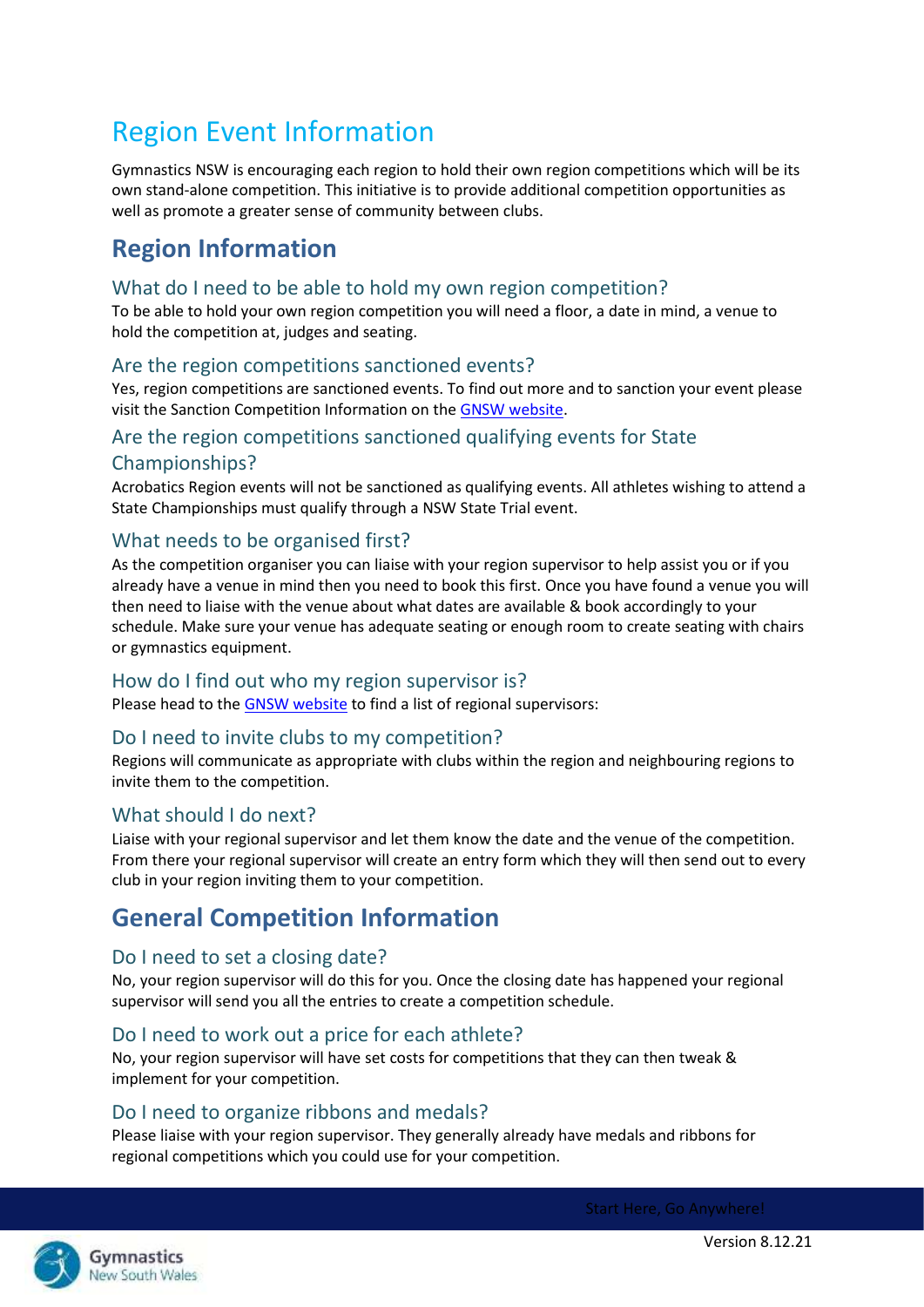## <span id="page-3-0"></span>Do I need to send a reminder one week before the closing date?

No, this is something your region supervisor will take care of.

#### <span id="page-3-1"></span>Floor Specifications

For level 1-3 competitions athletes must compete with the following minimum requirements:

- Double layer matting i.e. foam layer and carpet layer
- At least an area of 3 strip mats

If a sprung floor is available that can be used for level 1-3 competitions, but routines are not being constructed with this requirement.

Level 1-3 competitions can be set up with two groups competing at the same time in a dual floor system. A floor plan example is below, Judges panels are not required to be in the position below. When using a dual floor an area of 3 strip mats should still be used, if the area is less entries should be informed for routine modification.



For level 4-10 and international competitions athletes will compete on a 12m x 12m sprung floor.

#### <span id="page-3-2"></span>How do I create a competition schedule?

To create a competition schedule, you can either use a word document or an excel document. Please refer to appendix A for examples of what a competition schedule looks like. For level 1-3 competitions you will need to allow a minimum of 2 minutes per routine. For level 4, 5 & 6 you will need to allow 3 minutes per routine. For levels 7-10 and international you will need to allow 3:30 per routine.

#### <span id="page-3-3"></span>Music submission

Level 1-3 Compulsory music can be found online on the Gymnastics NSW Technical Regulations [website.](https://www.nswgymnastics.com.au/)

All other levels use their own music. It would be easiest for a region to request clubs bring their music on the day and play it when their routines are up. It should be suggested that clubs bring their music on a digital form that can be plugged in via an aux cord. All coaches should also bring a backup of their music in case of difficulties.

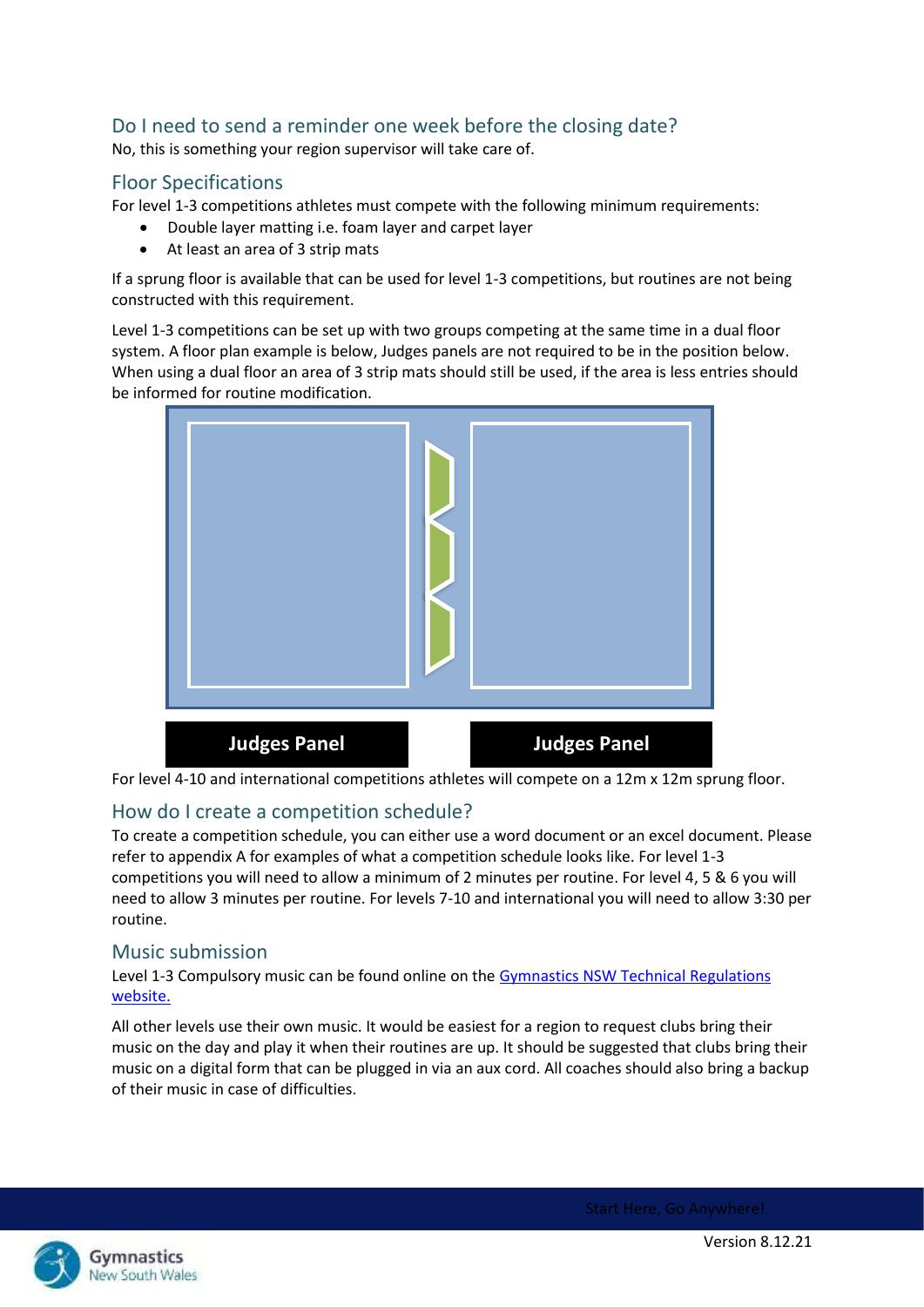## <span id="page-4-0"></span>PA / music system

Regional supervisors can assist with getting a PA system, they will probably know of a club that may have one they can source. Also ask if the club hosting the competition has a PA system, if they do then you would use that.

#### <span id="page-4-1"></span>Results

The regional / competition coordinator should send results to GNSW, to either of the following email addresses, which then will be published on the Gym NSW website:

[acro@gymnsw.org.au](mailto:acro@gymnsw.org.au) [regioncompetition@gymnsw.org.au](mailto:regioncompetition@gymnsw.org.au)

# <span id="page-4-2"></span>**Judging Information**

#### <span id="page-4-3"></span>How do I organize judges?

The organizing club is required to provide judges either from their own club or from one of the clubs attending your competition. If you are struggling with either of these options you are able to call Amy Duchemin-Nichols, Gymnastics NSW's ACRO Events & Sport Development Officer (ESDO) on 02 8116 4129 o[r acro@gymnsw.org.au.](mailto:acro@gymnsw.org.au)

#### <span id="page-4-4"></span>What is the minimum number of judges needed to run a competition? The minimum number of judges required to run a competition is 3.

| Accreditation          | <b>Execution</b>                                | Artistry                          | <b>Difficulty</b> | CJP           |  |  |  |
|------------------------|-------------------------------------------------|-----------------------------------|-------------------|---------------|--|--|--|
| <b>Beginner</b>        | Level $1 - 3$                                   | N/A                               |                   |               |  |  |  |
| <i>Intermediate</i>    | Level $1 - 6$                                   | Level 1 - 10                      | Cannot Judge      |               |  |  |  |
| Advanced               | Level 1 - 10 &<br>Level 1 - 10<br>International |                                   | Level $1 - 6$     | Level $1 - 3$ |  |  |  |
| <b>Advanced Silver</b> | Level 1 - 10 &<br>International                 | Level 1 - 10 &<br>International   | Level 1 - 10      | Level 1 - 10  |  |  |  |
| FIG                    |                                                 | Can judge all levels in all roles |                   |               |  |  |  |

The following judging requirements are needed for different levels of competition.

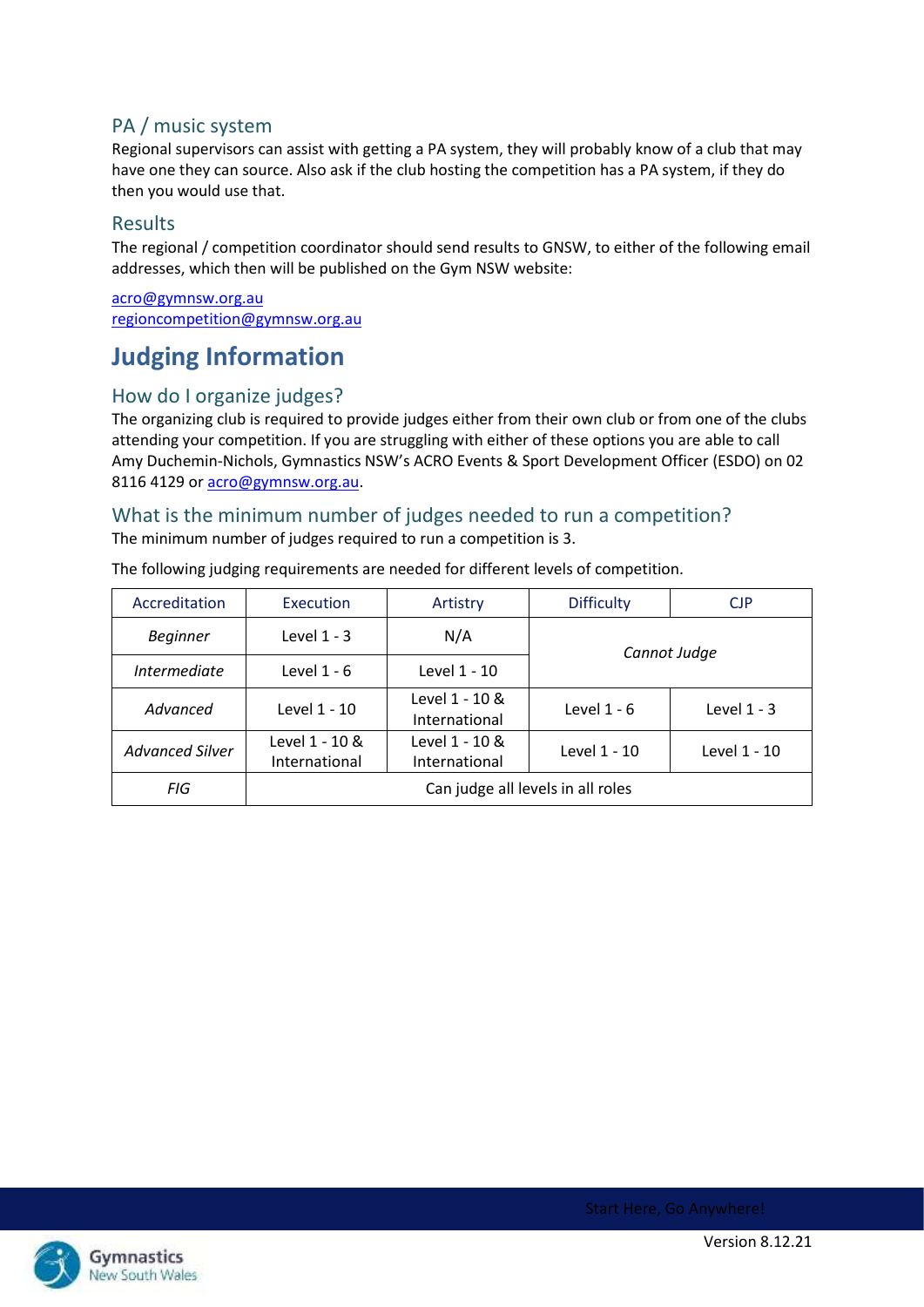#### <span id="page-5-0"></span>What do the judges need?

- 1. To be able to judge effectively the judges need 4 different CHIT sheets. These can be sent to you by Amy. Alternatively, please se[e Appendix A -](#page-6-1) Judging Chits for images of each CHIT which you can make up yourself or save image and create a new document.
- 2. The judges will also need a score sheet template. This is for the judge sitting at the computer, when they receive the scores they enter them into this score sheet template and this assists to see the groups final score as well as rank all of the groups once the competition has finished. Please see an example below:

| 圕  |            | Excel Score Sheet template $\dot{\tau}$ El $\odot$<br>File Edit View Insert Format |             |         | Data Tools                           |    | Add-ons Help Last edit was seconds ago |     |     |     |                                                                      |      |  |
|----|------------|------------------------------------------------------------------------------------|-------------|---------|--------------------------------------|----|----------------------------------------|-----|-----|-----|----------------------------------------------------------------------|------|--|
| īΧ | 的内容节       |                                                                                    | $100\% - -$ |         | $$0, 0, .00, 123-$                   |    |                                        |     |     |     | Default (Ca. - 11 - B <i>I</i> & <u>A</u> & 田 三 - 三 - 1 - 1 - V - 00 |      |  |
|    |            |                                                                                    |             |         |                                      |    |                                        | H   |     |     |                                                                      | M    |  |
|    |            | Category/Level                                                                     |             |         | Insert category and level e.g. L4 W2 |    |                                        |     |     |     |                                                                      |      |  |
|    |            | Routine Group Number Difficulty E1                                                 |             |         | E <sub>2</sub>                       | E3 | Final E score A1                       |     | A2  | A3  | Final A score Deductions Final Score                                 |      |  |
|    | <b>BAL</b> | 1425                                                                               |             | $6.5 -$ | 7.0                                  | 改革 | 6.8                                    | 5.8 | 6.3 | 6.0 | 6.0                                                                  | 70.6 |  |

#### **How to get the final score:**

Final E score x2 + Final A score + Difficulty - Deductions

- 3. Judges will need a run sheet to know what groups are competing at what time. This run sheet will give them basic information such as the group number, the level of the acrobats, the configuration e.g. group or pair and what time they are due to compete. (example of run sheet found in Appendix B - [Run Sheet Examples\)](#page-7-0)
- 4. Lastly the judges will need judging panels to know which judge has what role at what time throughout the competition. Please refer to Appendix C - [Judging Panels](#page-9-0) for examples.

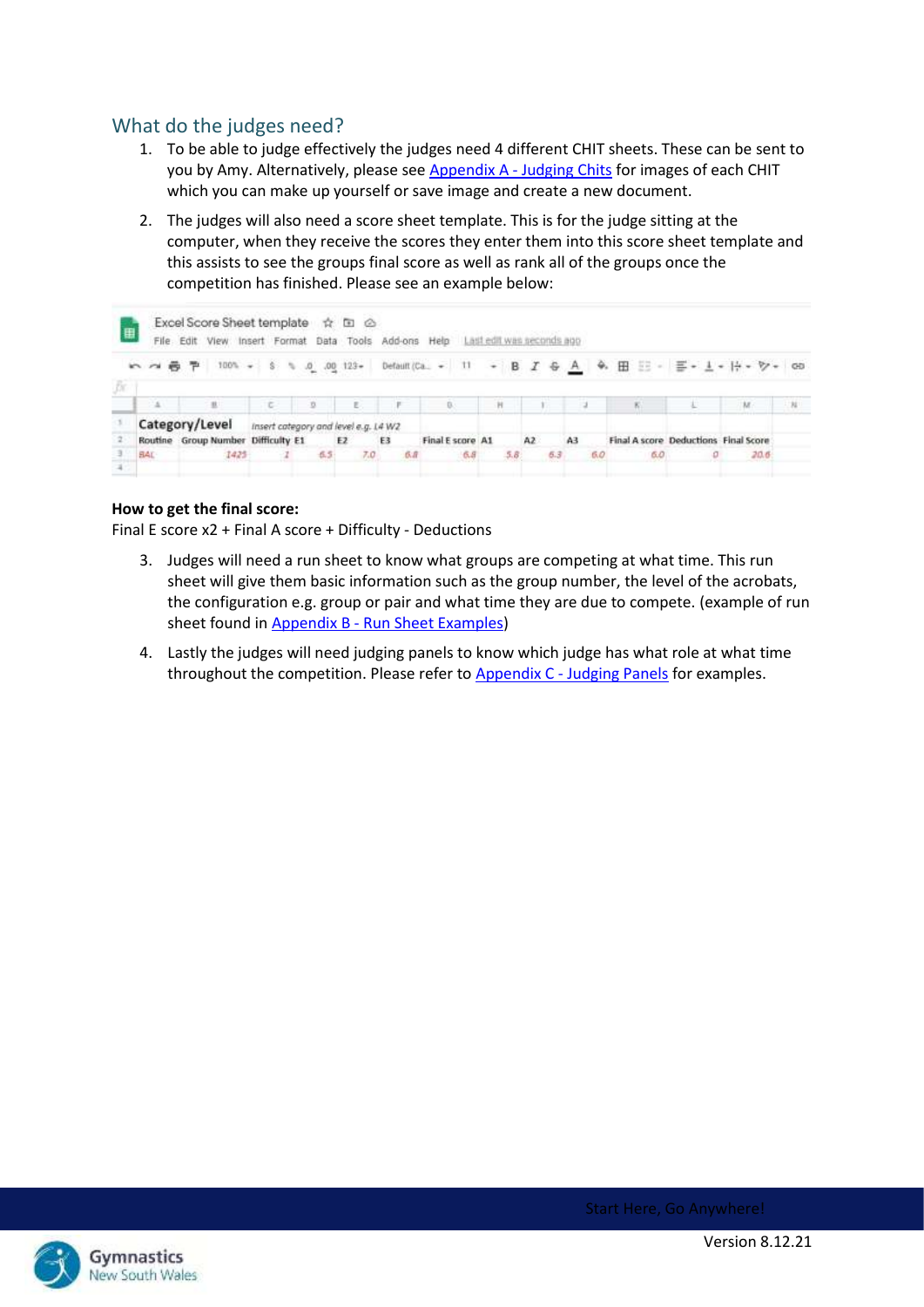# <span id="page-6-0"></span>Appendices

# <span id="page-6-1"></span>**Appendix A - Judging Chits**

## <span id="page-6-2"></span>CJP Chit

| Comp Date:             |                      |  |  |
|------------------------|----------------------|--|--|
| Judge CJP              |                      |  |  |
| Comp No:               |                      |  |  |
| Routine: B D C         |                      |  |  |
| <b>Execution:</b>      |                      |  |  |
| Artistry:              |                      |  |  |
| <b>CJP</b> Deductions: |                      |  |  |
| Breakdown:             |                      |  |  |
|                        | Special Requirement: |  |  |
| Time:                  |                      |  |  |
| Other:                 |                      |  |  |
|                        |                      |  |  |
|                        |                      |  |  |
|                        |                      |  |  |
|                        |                      |  |  |
| Judges Name:           |                      |  |  |

## <span id="page-6-3"></span>Artistry Chit

Note - Only used for level 4 and above

| Comp Date:             |                   |   |  |
|------------------------|-------------------|---|--|
| Judge                  | $1\quad 2\quad 3$ |   |  |
| Comp No:               |                   |   |  |
| Routine: B D           |                   | с |  |
| <b>Artistry Score:</b> |                   |   |  |
| Judges Name:           |                   |   |  |

# Difficulty Chit

| Comp Date:                  |  |  |
|-----------------------------|--|--|
| Judge DJ                    |  |  |
| Comp No:                    |  |  |
| Routine: B D C              |  |  |
| <b>Raw Score:</b>           |  |  |
| <b>Difficulty Value:</b>    |  |  |
| <b>DJ Deductions:</b>       |  |  |
| <b>Special Requirement:</b> |  |  |
| Time:                       |  |  |
| Other:                      |  |  |
|                             |  |  |
|                             |  |  |
|                             |  |  |
|                             |  |  |
| Judges Name:                |  |  |
|                             |  |  |

## Execution Chit

| Comp Date:              |             |   |  |
|-------------------------|-------------|---|--|
| Judge                   | $1 \t2 \t3$ |   |  |
| Comp No:                |             |   |  |
| Routine: B D            |             | c |  |
| <b>Execution Score:</b> |             |   |  |
| Judges Name:            |             |   |  |

Start Here, Go Anywhere!



Version 8.12.21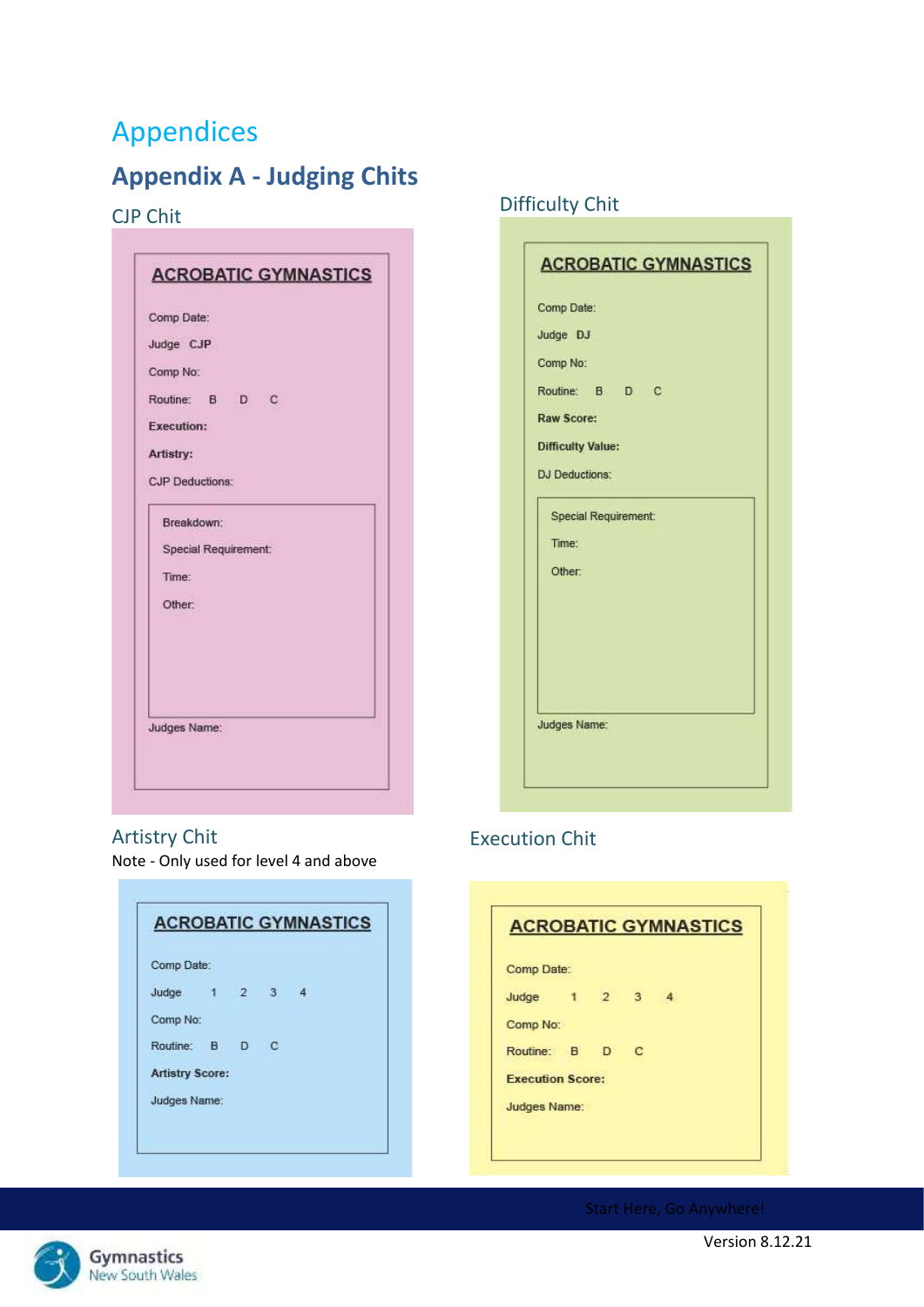# <span id="page-7-0"></span>**Appendix B - Run Sheet Examples**

## <span id="page-7-1"></span>Level 1-3 Competition Run Sheet Example

|                           |              |             |                                                                                              |              | <b>Sunday Session 1</b>           |           |             |                                                                     |                |               |
|---------------------------|--------------|-------------|----------------------------------------------------------------------------------------------|--------------|-----------------------------------|-----------|-------------|---------------------------------------------------------------------|----------------|---------------|
|                           |              |             |                                                                                              |              |                                   | Level 1   |             |                                                                     |                |               |
|                           |              |             | FLOOR 1                                                                                      |              |                                   |           |             | FLOOR 2                                                             |                |               |
|                           |              |             | PANEL 1<br>Mixed & Women's Pairs Dunior)<br><b>PANEL 2</b><br>Men's & Women's Pairs (Senior) |              |                                   |           |             | <b>PANEL 3</b><br>Women's Trios                                     |                |               |
| 7:55:00 AM                |              |             | <b>Coaches Meeting</b>                                                                       |              |                                   |           |             | <b>Coaches Meeting</b>                                              |                |               |
| 8:00:00 AM                |              |             | Balance Rotation 1 to Stretch Floor                                                          |              |                                   |           |             | <b>Balance Rotation 1 to Stretch Floor</b>                          |                |               |
| 8:17:30 AM                |              |             | Balance Rotation 2 to Stretch Floor                                                          |              |                                   |           |             | Balance Rotation 2 to Stretch Floor                                 |                |               |
|                           |              |             | <b>Balance Rotation 1</b>                                                                    |              |                                   |           |             | Balance Rotation 1                                                  |                |               |
| <b>E-30-DO AM</b>         | F1           | 35412       | Maddison, Hamich                                                                             | LIMK         | <b>North Shore</b>                | PS.       | <b>LBG3</b> | Chartie, Chartotte, Sara                                            | <b>LYW'LL</b>  | Gladetaille   |
| \$132-30 AM<br>8:35:00 AM | 352          | 1.TIL       | <b>Blay, Calvin.</b><br><b>Balance Rotation 3 to Stretch Floor</b>                           | <b>LUMI</b>  | Acrigym                           |           |             | <b>Balance Rotation 3 to Stretch Floor</b>                          |                |               |
| <b>E35:00 AM</b>          | P3           | 1501        | Amelia, Cooper                                                                               | L1MH         | Gadesville                        | m         | 1306        | Harmamy, Apak, Bricke                                               | <b>Lüsteki</b> | تنتنه         |
| 8:37:30 AM                | P)           | 1302        | Mitch, Nichil                                                                                | LINE         | <b>SEAC</b>                       |           |             |                                                                     |                |               |
| 8:40:00 AM                | F1           | 35000       | Jashus, Martissey                                                                            | LibAK        | Phoenix                           | P3        | 1301        | Ametia, Clarious, Ametia                                            | LYWIM          | Acregien      |
| E-42:30 AM                | m            | 1011        | <b>Kaylene, Tayla</b>                                                                        | LIWIS        | Sydney FERS                       |           |             |                                                                     |                |               |
| <b>IL45-00 AM</b>         | P1           |             | 1002 Zara, Evin                                                                              | <b>LIWD</b>  | <b>Oak Flats</b>                  | <b>PS</b> | 1308        | Jaurah, Charlotte, Carolina                                         | <b>LEWA</b>    | Campbellown   |
|                           |              |             | <b>Balance Rotation 2</b>                                                                    |              |                                   |           |             | <b>Balance Rotation J</b>                                           |                |               |
| BAT-30 AM                 | <b>WE</b>    | <b>SDDS</b> | Georgia, Alena                                                                               | L1W25        | <b><i><u>Olavkesville</u></i></b> |           |             |                                                                     |                |               |
| 8:50:00 AM<br>8:52:30 AM  | 21           | 1012        | Zhanna, Sofia<br><b>Balance Rotation 4 to Stretch Floor</b>                                  | L1W2L        | Sydney Hills                      | PS        | 1309        | Perry, Taka, itabelin<br><b>Balance Rotation 4 to Stretch Floor</b> | 120631         | Nerth Share   |
| 8:52:30 AM                | n            | 1025        | Mays, Robin                                                                                  | L1W2s        | <b>Systems Hills:</b>             |           |             |                                                                     |                |               |
| <b>BISS:DO AM</b>         | $\mathbf{r}$ | 3018        | Alice, Matilda                                                                               | LEWIS        | SAL.                              | PS        | 1304        | Urace, Kalvina, Caolisinn                                           | LYW31          | Glazieratike  |
| B/57/30 AM                | <b>JO</b>    | 5024        | Sharon, Annabelin                                                                            | L1W2s        | <b>Sydney Hills</b>               |           |             |                                                                     |                |               |
| 9:00:00 AM                | P1           | 1001        | Macey, Summer                                                                                | L1W21        | Acropyre                          | PX        | 1313        | Emma, Cindy, Grace                                                  | LSWH EL        | Systemy Hills |
| 9/02:10 AM                | Уũ           | 1021        | Zabel, Derre                                                                                 | LIWIN        | sos.                              |           |             |                                                                     |                |               |
|                           |              |             | <b>Balance Butation 3</b>                                                                    |              |                                   |           |             | <b>Balance Botabion 3</b>                                           |                |               |
| 9:05:00 AM                | 44           | 1026        | Arrira, talbella                                                                             | LIWI         | <b>SGAC</b>                       | PS-       | 1314        | Charlotte, Khiue, Tattochi                                          | LEWEL          | Subsey Hill's |
| 9:07:30 AM                | $_{\rm FJ}$  | 5001        | Allia, Olivia                                                                                | LSWIN        | <b>Dak Flats</b>                  |           |             |                                                                     |                |               |
| MA 00:02:9                | <b>P3</b>    | 1009        | Ana, Brianna                                                                                 | LYMEL        | SILMO                             | <b>PE</b> | 1306        | Mula, Breanna, Adresn Figures                                       | LYM'M          | Suchrony FEBS |
| <b>MA 02:37:48</b>        | -ara-        |             | SONY - Ellah: Manuscrity                                                                     | IT'S SAFEK - | start dur-                        |           |             | TO TENNISY STAGGOLIN'                                               |                |               |

## <span id="page-7-2"></span>Single Panel Run Sheet Example

This would be used for a level 4+ competition or a level 1-3 competition with only a single panel:

|                                        |      | <b>Acrobatic Gymnastics Final Run Sheet</b><br>Levels 6 to 10 & International Stream Trial 1<br>2 & 3 March 2019 |               | <b>Gymnastics</b><br>Ness/South Wa |
|----------------------------------------|------|------------------------------------------------------------------------------------------------------------------|---------------|------------------------------------|
|                                        |      | <b>Saturday Session 1</b>                                                                                        |               |                                    |
|                                        |      | International 11/16                                                                                              |               |                                    |
| 8:02:00 AM<br>8:12:00 AM<br>8:17:00 AM |      | Competitor Measuring Session 1 (10 minutes)<br><b>Coaches Briefing</b><br>General Stretch Session 1              |               |                                    |
|                                        |      | <b>Balance routines</b>                                                                                          |               |                                    |
| 9:00:00 AM                             | 1431 | Erin, Zarie, Aimee                                                                                               | SnrW3 Display | Acrogym                            |
| $9:04:00$ AM                           | 1151 | Siobhan, Daniel                                                                                                  | $11/16$ mx    | <b>Sydney Gymnastics</b>           |
| 9:07:00 AM                             | 1103 | Olivia, Samantha                                                                                                 | 11/16w2       | SXL                                |
| $9:10:00$ AM                           | 1106 | Layla, Raimely                                                                                                   | 11/16w2       | <b>Sydney Gymnastics</b>           |
| 9:13:00 AM                             | 1102 | Lauren, Danyel                                                                                                   | 11/16w2       | SXL                                |
| $9:16:00$ AM                           | 1104 | Heather, Jovana                                                                                                  | 11/16w2       | <b>Sydney Gymnastics</b>           |
| $9:19:00$ AM                           | 1101 | Abbey, Latisha                                                                                                   | 11/16w2       | Oak Flats                          |
| $9:22:00$ AM                           | 1107 | Hailey, Charli                                                                                                   | 11/16w2       | <b>Sydney Hills</b>                |
| 9:25:00 AM                             | 1105 | Alice, Jessica                                                                                                   | 11/16w2       | <b>Sydney Gymnastics</b>           |
| $9:28:00$ AM                           | 1131 | Brooke, Jasmin, Regan                                                                                            | 11/16w3       | Acrogym                            |
| 9:31:00 AM                             | 1136 | Isabella, Lara, Addison                                                                                          | 11/16w3       | Sydney Hills                       |
| $9:34:00$ AM                           | 1137 | Celine, Demi, Macie                                                                                              | 11/16w3       | Sydney Hills                       |
| 9:37:00 AM                             | 1132 | Erica, Grace, Amber                                                                                              | 11/16w3       | Acrogym                            |
| 9:40:00 AM                             | 1134 | Mikayla, Molly, Indianna                                                                                         | 11/16w3       | Oak Flats                          |
| 9:43:00 AM                             | 1135 | Stella, Jessica, Grace                                                                                           | 11/16w3       | <b>SXL</b>                         |
| $9:46:00$ AM                           | 1138 | Kate, Tylah, Neroli                                                                                              | 11/16w3       | Sydney Hills                       |
| $9:49:00$ AM<br>9:49:00 AM             | 1133 | Kangyi, Rachel, Sarah<br><b>BREAK</b>                                                                            | 11/16w3       | Gladesville                        |

Page 1979 Start Here, Go Anywhere!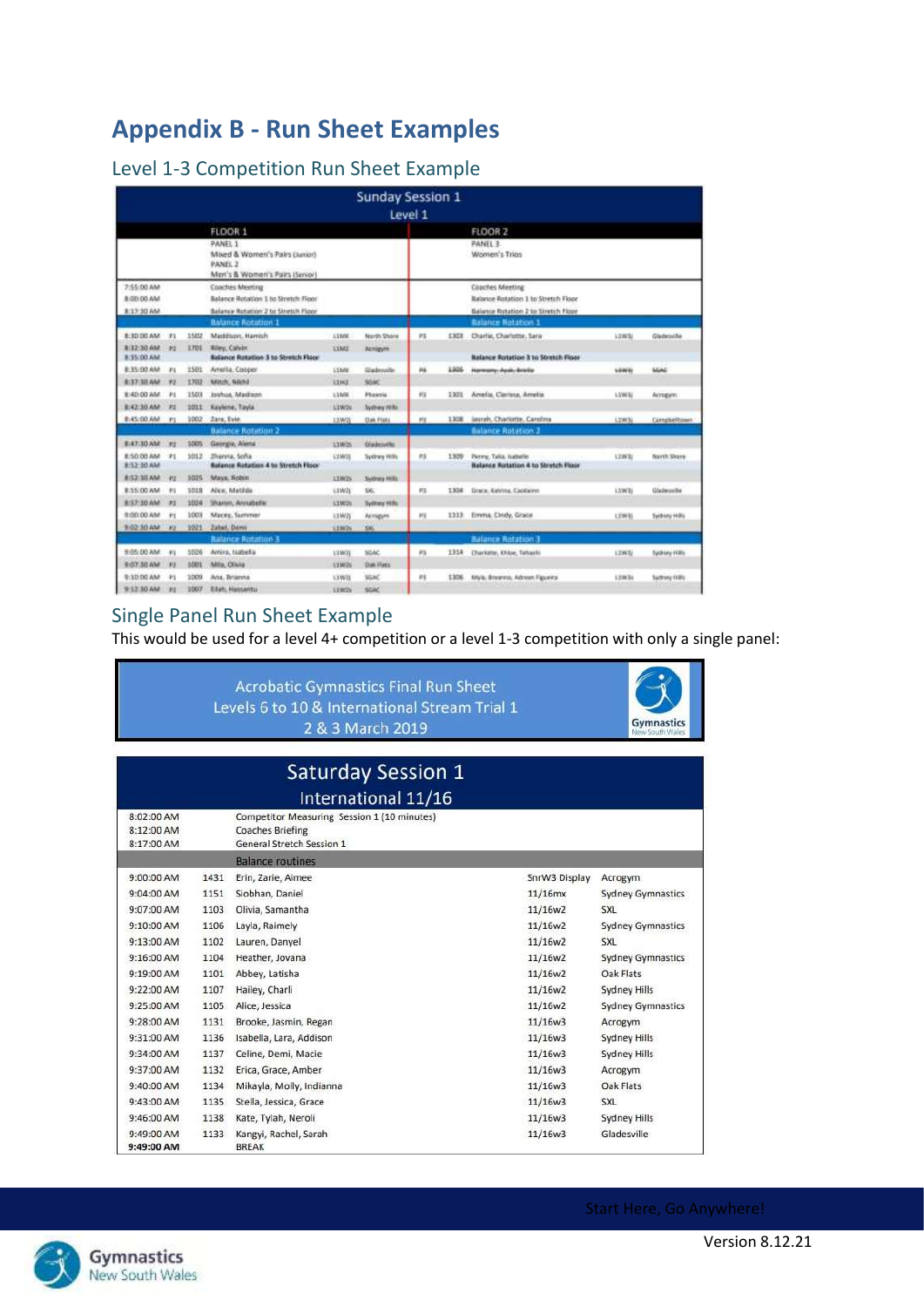## <span id="page-8-0"></span>Double Panel Run Sheet Example

If you can have enough judges to run a full panel then here is an example of what a full panel run sheet looks like:

|            | <b>Saturday Session 3</b>                   |  |  |  |  |  |
|------------|---------------------------------------------|--|--|--|--|--|
|            | Level 4                                     |  |  |  |  |  |
| 2:30:00 PM | Competitor Measuring Session 3 (15 minutes) |  |  |  |  |  |
| 2:45:00 PM | <b>Coaches Meeting</b>                      |  |  |  |  |  |
| 2:50:00 PM | Balance Rotation 1 to Stretch Floor         |  |  |  |  |  |
| 3:12:30 PM | Balance Rotation 2 to Stretch Floor         |  |  |  |  |  |

|            |                |     | <b>Balance Rotation 1</b>                  |             |                          |
|------------|----------------|-----|--------------------------------------------|-------------|--------------------------|
| 3:30:00 PM | P <sub>1</sub> | 406 | Kiara, Ella                                | L4W2j       | Acrogym                  |
| 3:33:00 PM | P1             | 425 | Bronte Lee, Darci                          | L4W2j       | Gosford                  |
| 3:34:30 PM |                |     | <b>Balance Rotation 3 to Stretch Floor</b> |             |                          |
| 3:36:00 PM | P1             | 403 | Grace, Joanne                              | L4W2j       | Acrogym                  |
| 3:38:45 PM | P <sub>2</sub> | 451 | Marko, Emily                               | L4MX        | Gladesville              |
| 3:41:30 PM | P1             | 414 | Natasha, Shanice                           | L4W2j       | <b>Sydney Gymnastics</b> |
| 3:44:15 PM | $\overline{2}$ | 452 | Ryan, Lucy                                 | L4MX        | <b>SXL</b>               |
| 3:47:00 PM | P1             | 413 | Caitlin, Jeniffer                          | L4W2j       | <b>Sydney Gymnastics</b> |
| 3:49:45 PM | P <sub>2</sub> | 441 | Maddisen, Orabella, Siobhan                | <b>L4W3</b> | SXL                      |
|            |                |     | <b>Balance Rotation 2</b>                  |             |                          |
| 3:52:30 PM | P <sub>1</sub> | 415 | Anjlika, Zahara                            | L4W2j       | <b>Sydney Gymnastics</b> |
| 3:55:15 PM | P <sub>2</sub> | 432 | Verity, Abigail, Lily                      | L4W3        | Acrogym                  |
| 3:56:30 PM |                |     | <b>Balance Rotation 4 to Stretch Floor</b> |             |                          |
| 3:58:00 PM | P <sub>1</sub> | 411 | Alina, Adriana                             | L4W2j       | <b>Sydney Gymnastics</b> |
| 4:00:45 PM | P <sub>2</sub> | 434 | Isabella, Nikita, Katia                    | L4W3        | Gladesville              |
| 4:03:30 PM | P1             | 402 | Skye, Savannah                             | L4W2i       | A.A.G.I.                 |
| 4:06:15 PM | P <sub>2</sub> | 443 | Jordain, Kiara, Kleo                       | L4W3        | Gladesville              |
| 4:09:00 PM | P1             | 419 | Ellie, Annabella                           | L4W2j       | Altitude Gym Sports      |
| 4:11:45 PM | P <sub>2</sub> | 440 | Nicole, Luna, Evie                         | L4W3        | SXL                      |

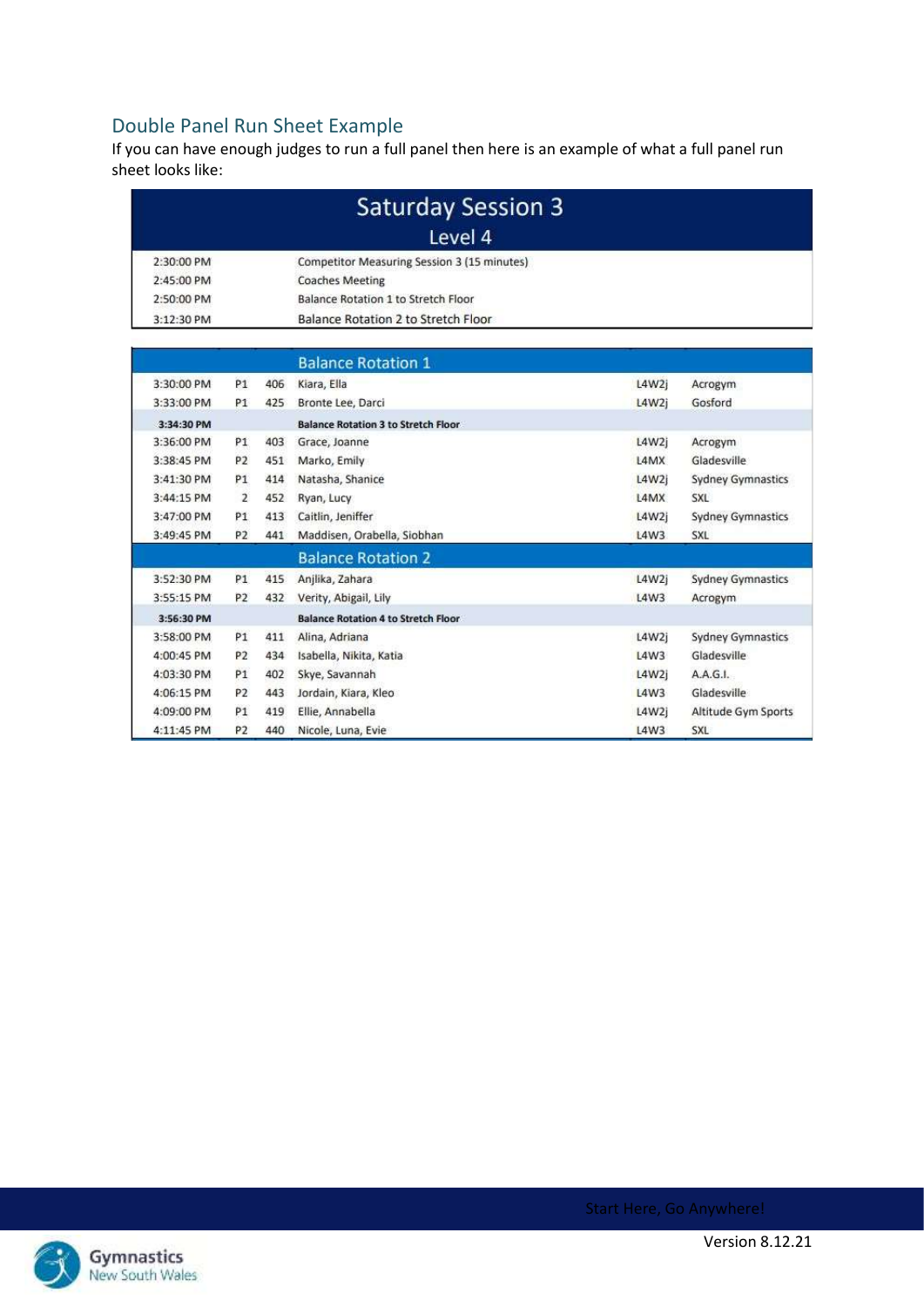# <span id="page-9-0"></span>**Appendix C - Judges Panel Examples**

## <span id="page-9-1"></span>Single Panel Judges Panel Example

| Gymnastics<br>New South Wales          |                          |
|----------------------------------------|--------------------------|
|                                        | Start Here, Go Anywhere! |
| <b>ACRO Single Panel Judges Panels</b> |                          |
| Judge's Panels                         |                          |
| <b>VENUE</b>                           |                          |
| DATE                                   |                          |
| Session __ Judges- Balance             |                          |
| Role                                   | Name                     |
| CJP                                    |                          |
| DJ1                                    |                          |
| DJ <sub>2</sub>                        |                          |
|                                        |                          |
| E1                                     |                          |
| E <sub>2</sub>                         |                          |
| E3                                     |                          |
| A1                                     |                          |
| A <sub>2</sub>                         |                          |
| A3                                     |                          |
| Computer/Scores/Runner                 |                          |
|                                        |                          |
| Session __ Judges- Dynamic             |                          |
| Role<br>CP                             | Name                     |
| DJ1                                    |                          |
| DJ <sub>2</sub>                        |                          |
|                                        |                          |
| E1                                     |                          |
| E <sub>2</sub>                         |                          |
| E3                                     |                          |
|                                        |                          |
| A1                                     |                          |
| A <sub>2</sub><br>A3                   |                          |
|                                        |                          |
| Computer/Scores/ Runner                |                          |
| Session __ Judges- Combined            |                          |
| Role                                   | Name                     |
| CP                                     |                          |